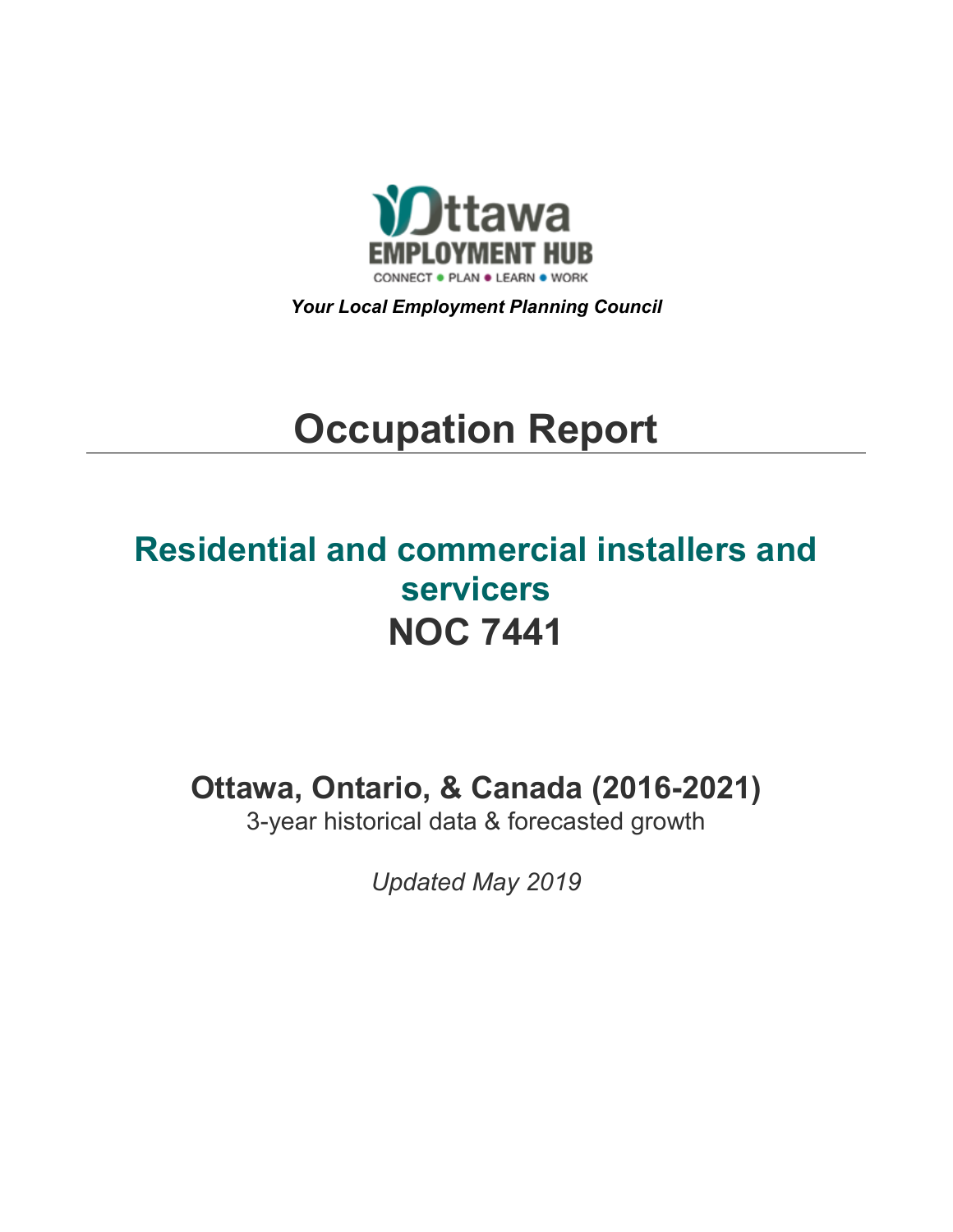

| <b>Residential and commercial installers and servicers</b> | <b>Ottawa Outlook</b> |
|------------------------------------------------------------|-----------------------|
|                                                            |                       |

NOC 7441 **Limited**  $\overrightarrow{X}$  Fair  $\overrightarrow{X}$  Good  $\overrightarrow{X}$   $\overrightarrow{X}$ 

*Based on past and forecasted growth.*

## **A Local Snapshot**

- Employment in this occupation **decreased in Ottawa from 2016 to 2018** (**14.7%**); it is forecast to **decrease an additional 10.6%** over the next three years.
- **5.5%** were **unemployed in Ottawa in 2016; 275 (34.7%)** of those in this occupation were **selfemployed**.
- **Median hourly wage** for this occupation was **\$19.34**.
- **19.7%** of the 2018 jobs were in the **Building finishing contractors** industry sector.
- Ottawa has a **lower share of this occupation** than the nation.
- **Provincially**, this occupation showed a decrease from 2016 to 2018 (**1.8%**); it is expected to increase **3.0%** over the next three years.
- In contrast to Ottawa Employment Hub's forecast ranking for this occupation, *Canada Job Bank*  forecasted **fair** employment potential for this occupation in Ottawa from 2018-2020.

## **Overview**

| <b>Ottawa Jobs (2018)</b>          | <b>792</b> (35% self-employed = $275$ ) |                        |         |
|------------------------------------|-----------------------------------------|------------------------|---------|
| 2016 Ottawa Unemployment Rate      | $5.5\%$                                 | Ontario                | $6.7\%$ |
| Location Quotient to Nation (2018) | 0.51                                    |                        |         |
| Change in Jobs (2016 - 2018)       | $-14.7%$                                | $(2018 - 2021)$ -10.6% |         |

*NOTE: Location quotient (LQ) is a way of quantifying how concentrated a particular occupation is in a region compared to the nation or province. A quotient of 1.00 means Ottawa has the same share of the occupation as the nation/province. A quotient higher than 1.00 means Ottawa has a greater share, and lower than 1.00 means Ottawa's share is lower than the average.*

#### **OTTAWA | Percentile Earnings** *(not including self-employed)*



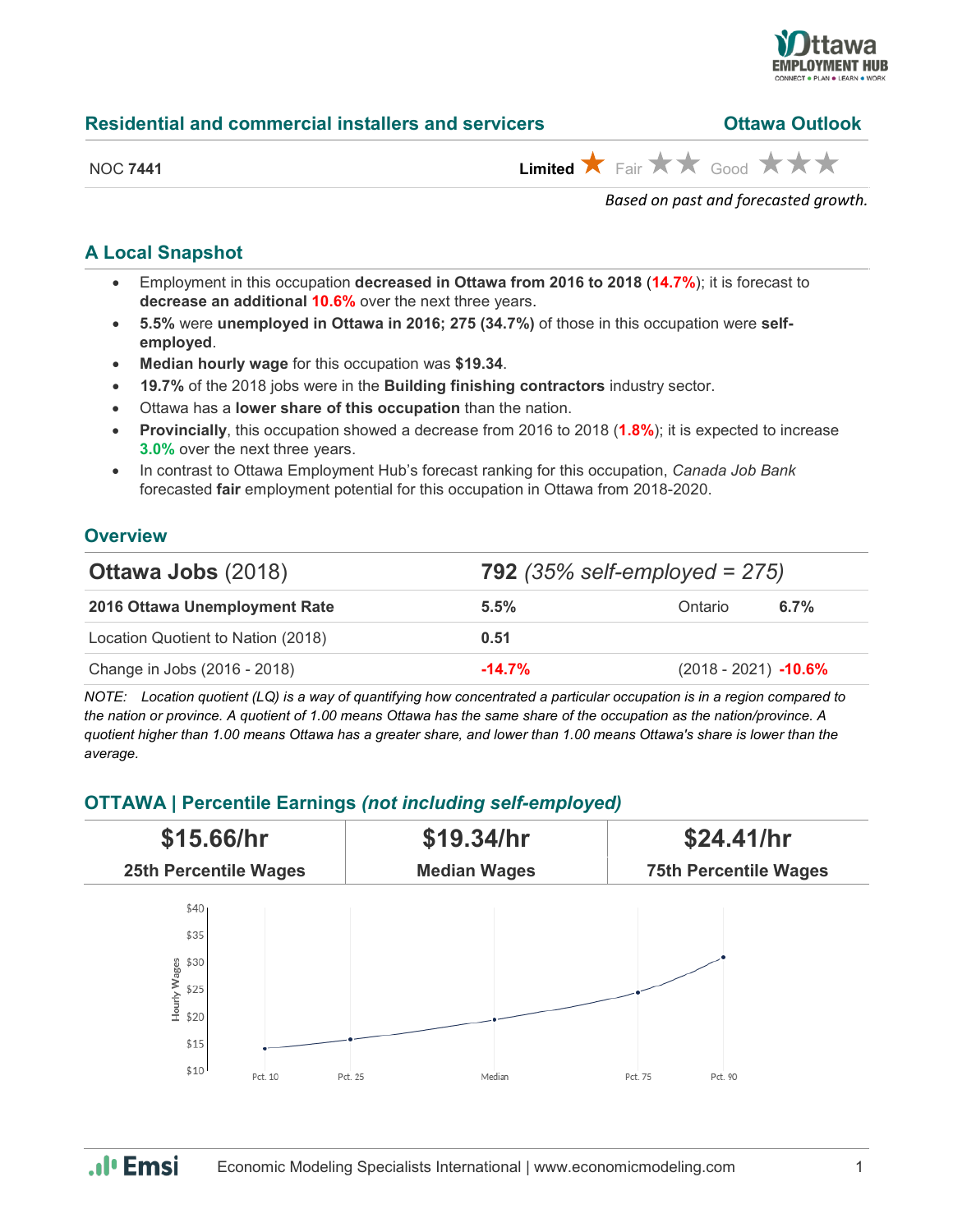

### **Ottawa | Growth**

| 929              | 708              | $-221$             | $-23.8%$             |
|------------------|------------------|--------------------|----------------------|
| <b>2016 Jobs</b> | <b>2021 Jobs</b> | Change (2016-2021) | % Change (2016-2021) |

## **Regional Trends**



|           | <b>Region</b> |               | <b>2016 Jobs</b> | 2021 Jobs | Change | % Change |
|-----------|---------------|---------------|------------------|-----------|--------|----------|
|           | <b>Ottawa</b> |               | 929              | 708       | $-221$ | $-23.8%$ |
|           | Ontario       |               | 19,781           | 20,004    | 223    | 1.1%     |
|           | Canada        |               | 47,421           | 50,121    | 2,700  | 5.7%     |
|           |               | <b>Ottawa</b> |                  | Ontario   |        | Canada   |
| 2016 Jobs |               | 929           |                  | 19,781    |        | 47,421   |
| 2017 Jobs |               | 783           |                  | 19,389    |        | 47,307   |
| 2018 Jobs |               | 792           |                  | 19,418    |        | 48,400   |
| 2019 Jobs |               | 758           |                  | 19,620    |        | 49,004   |
| 2020 Jobs |               | 731           |                  | 19,816    |        | 49,576   |
| 2021 Jobs |               | 708           |                  | 20,004    |        | 50,121   |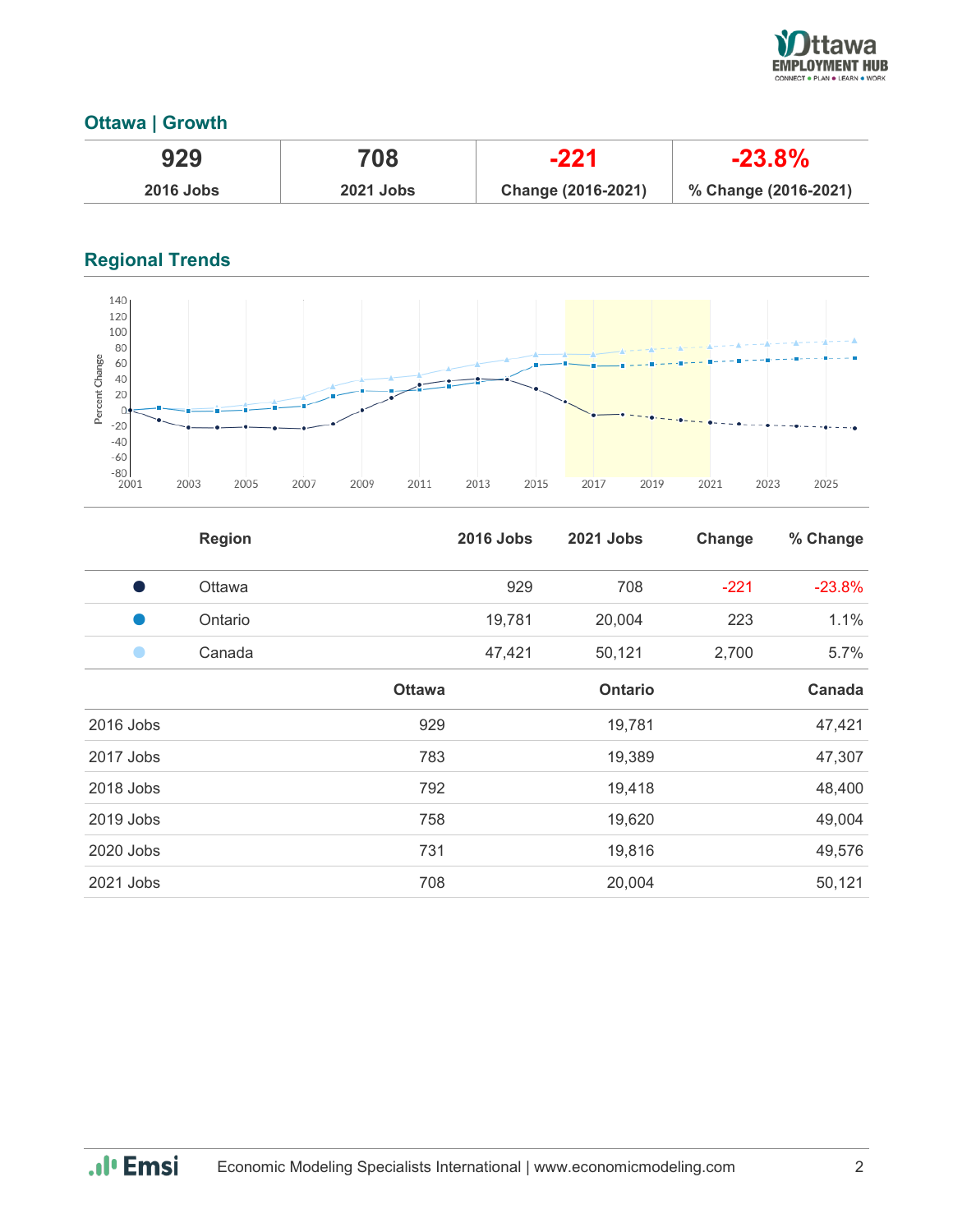

#### **Ottawa | Industries Employing this Occupation**

| <b>Industry</b>                                          | Occupation<br>Jobs in<br><b>Industry</b><br>(2018) | $%$ of<br><b>Occupation</b><br>in Industry<br>(2018) | % of Total<br>Jobs in<br><b>Industry</b><br>(2018) |
|----------------------------------------------------------|----------------------------------------------------|------------------------------------------------------|----------------------------------------------------|
| Building finishing contractors                           | 156                                                | 19.7%                                                | 3.6%                                               |
| Foundation, structure, and building exterior contractors | 112                                                | 14.2%                                                | 2.3%                                               |
| Other specialty trade contractors                        | 101                                                | 12.8%                                                | 3.9%                                               |
| Building equipment contractors                           | 93                                                 | 11.7%                                                | 0.9%                                               |
| Services to buildings and dwellings                      | 49                                                 | 6.1%                                                 | 0.5%                                               |

*NOTE: Inverse staffing patterns provides a table of percentages that shows how regional occupations are divided up among regional industries. For example, an inverse staffing pattern for registered nurses may show that 70% of RNs are employed by hospitals, 10% by local government (i.e., public schools), 10% by nursing homes, and 10% by offices of physicians.*

#### **Educational programs and completions in Ottawa** *(public institutions only***)**

| Programs (2016) |                                                               | 96                        |  |
|-----------------|---------------------------------------------------------------|---------------------------|--|
|                 |                                                               | <b>Completions (2016)</b> |  |
| <b>CIP Code</b> | Program                                                       | <b>Completions (2016)</b> |  |
| 15.05           | Environmental control technologies/technicians                | 51                        |  |
| 46.00           | Construction trades, general                                  | 27                        |  |
| 46.04           | Building/construction finishing, management and<br>inspection |                           |  |
| 47.01           | Electrical/electronics maintenance and repair technology      |                           |  |

*NOTE: EMSI Analyst uses Statistics Canada's PSIS data to compile completions for postsecondary programs offered in Canada, classified by the 2016 CIP codes. 2016 data includes those who graduated in spring 2017.*

#### **Job Postings by Month**

.**.**I<sub>I</sub> Emsi



*NOTE: Based on newly published job postings first found between January 01, 2018 and December 31, 2018 AND location is Ottawa Census Sub-division, Vicinity Jobs.*